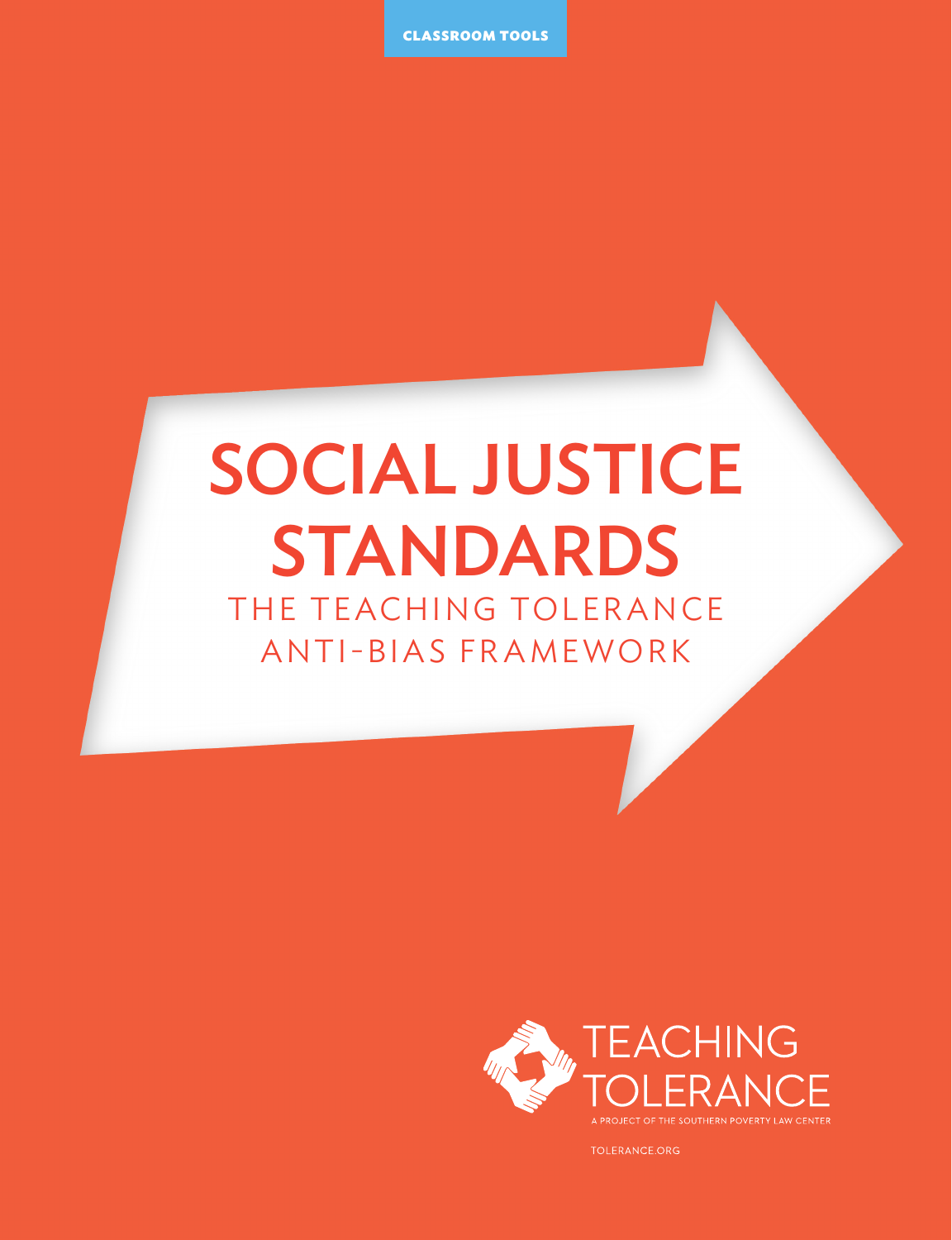#### **ABOUT THE SOUTHERN POVERTY LAW CENTER**

The Southern Poverty Law Center, based in Montgomery, Alabama, is a nonpartisan 501(c)(3) civil rights organization founded in 1971 and dedicated to fighting hate and bigotry and to seeking justice for the most vulnerable members of society. It neither endorses political candidates nor engages in electioneering activities.

### **ABOUT TEACHING TOLERANCE**

Founded in 1991, Teaching Tolerance is a project of the Southern Poverty Law Center dedicated to helping teachers and schools prepare children and youth to be active participants in a diverse democracy.

The program provides free educational materials including film kits, scripted lessons and a tool that allows educators to build their own learning plans. *Teaching Tolerance* magazine is sent to more than 450,000 educators, reaching nearly every school in the country. More than 7,000 schools participate in the annual Mix It Up at Lunch Day program.

Teaching Tolerance materials have won two Oscars®, an Emmy® and dozens of REVERE Awards from the Association of American Publishers, including three Golden Lamps, the industry's highest honor. The program's website and social media pages offer thought-provoking news, conversation and support for educators who care about diversity, equal opportunity and respect for differences in schools.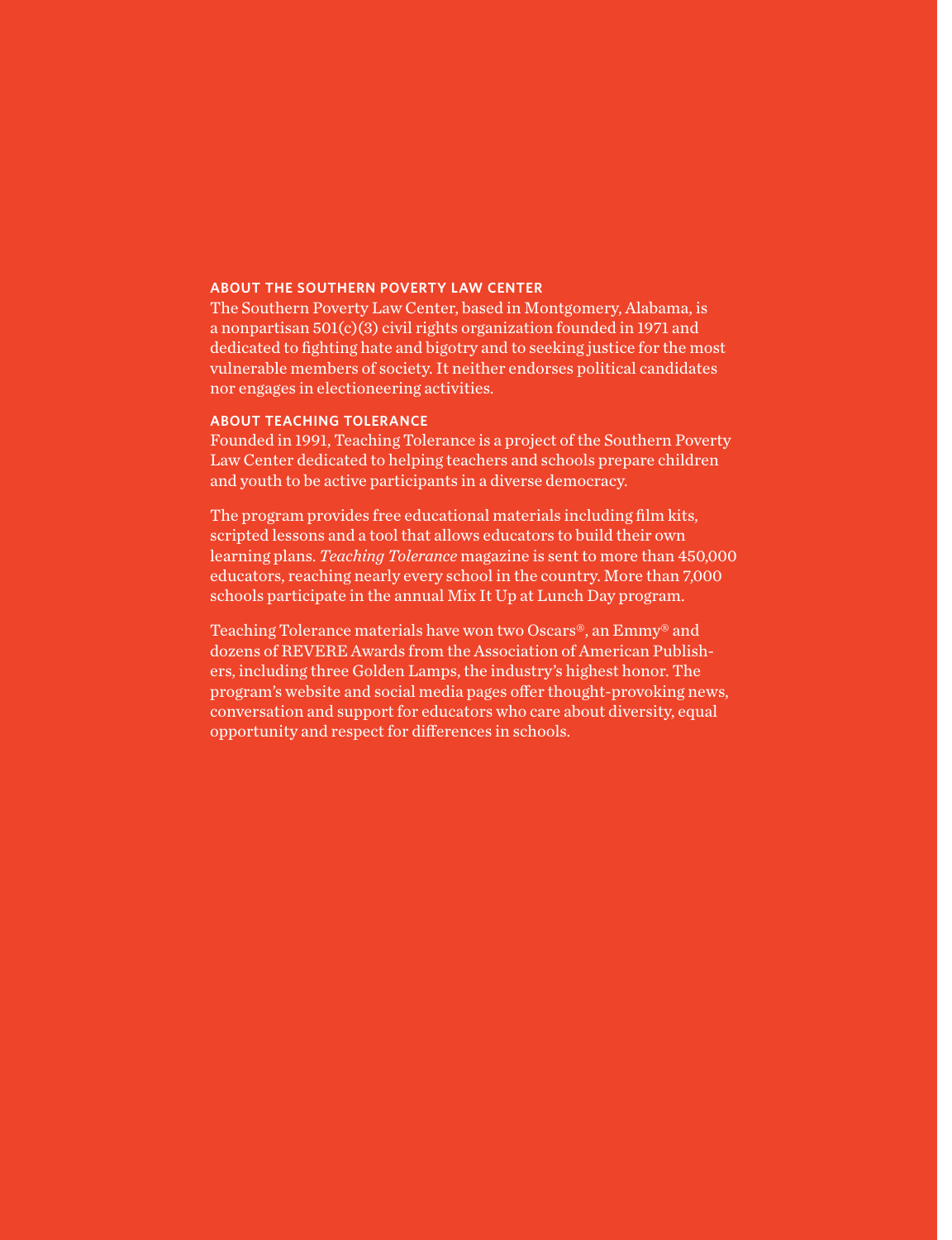### **CONTENTS**

| Introduction                            | $\overline{2}$  |
|-----------------------------------------|-----------------|
| <b>Anchor Standards and Domains</b>     | 3               |
| K-2 Grade Level Outcomes and Scenarios  | 4               |
| 3-5 Grade Level Outcomes and Scenarios  | 6               |
| 6-8 Grade Level Outcomes and Scenarios  | 8               |
| 9-12 Grade Level Outcomes and Scenarios | 10              |
| Acknowledgments                         | $12 \ \mathrm{$ |

Use this content! Reprint—freely—for educational use. If you're not sure whether your intended use qualifies, contact us at *editor@tolerance.org.* 

© 2018 Teaching Tolerance, some rights reserved.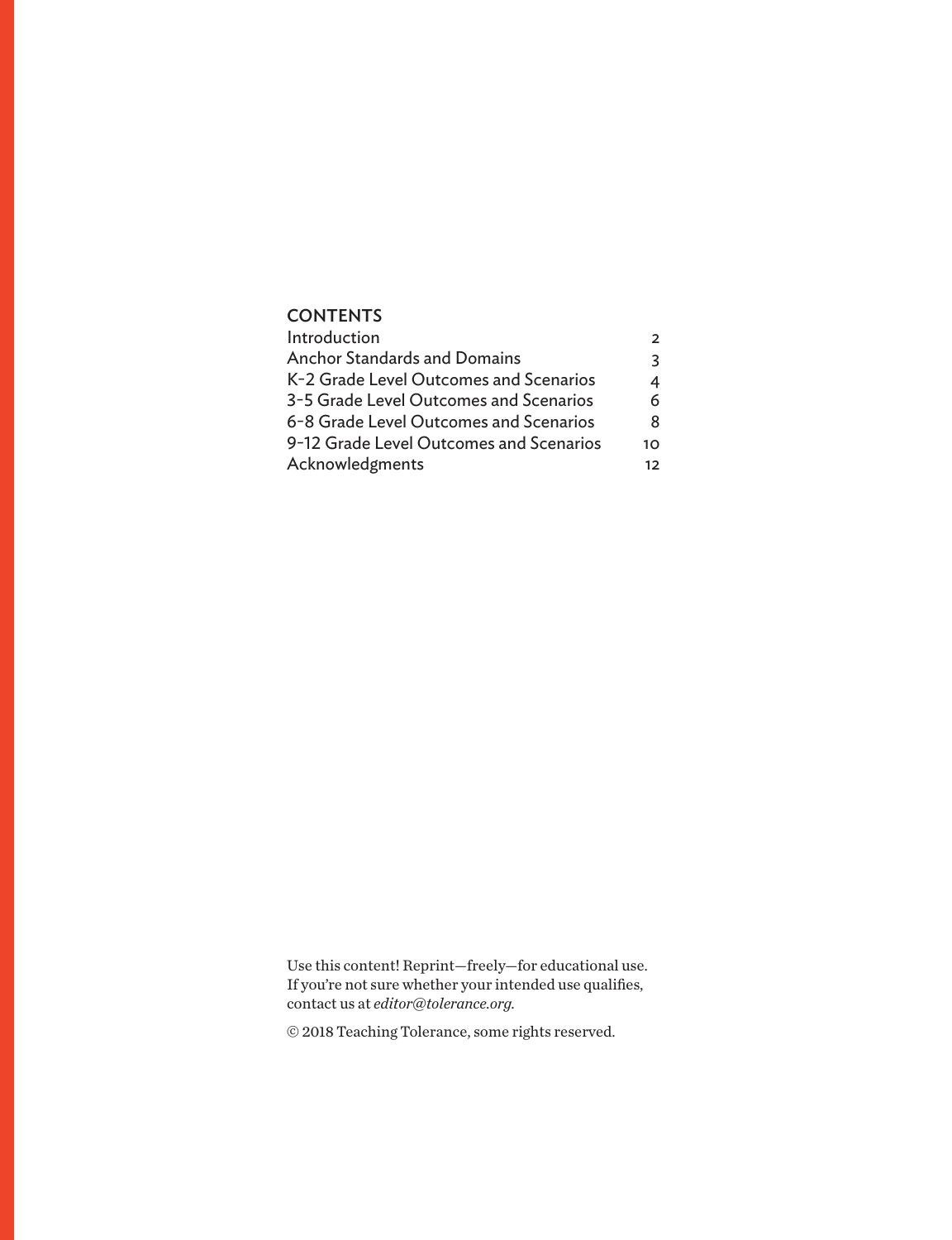## Introducing Teaching Tolerance's Social Justice Standards, a road map for anti-bias education at every grade level.

The Social Justice Standards are a set of anchor standards and age-appropriate learning outcomes divided into four domains—Identity, Diversity, Justice and Action (IDJA). The standards provide a common language and organizational structure: Teachers can use them to guide curriculum development, and administrators can use them to make schools more just, equitable and safe. The standards are leveled for every stage of K–12 education and include school-based scenarios to show what anti-bias attitudes and behavior may look like in the classroom.

Teaching about IDJA allows educators to engage a range of anti-bias, multicultural and social justice issues. This continuum of engagement is unique among social justice teaching materials, which tend to focus on one of two areas: either reducing prejudice or advocating collective action. Prejudice reduction seeks to minimize conflict and generally focuses on changing the attitudes and behaviors of a dominant group. Collective action challenges inequality directly by raising consciousness and focusing on improving conditions for under-represented groups. The standards recognize that, in today's diverse classrooms, students need knowledge and skills related to both prejudice reduction and collective action.

Educators can use the Social Justice Standards as the basis for building custom learning plans on tolerance.org. Free registration is required.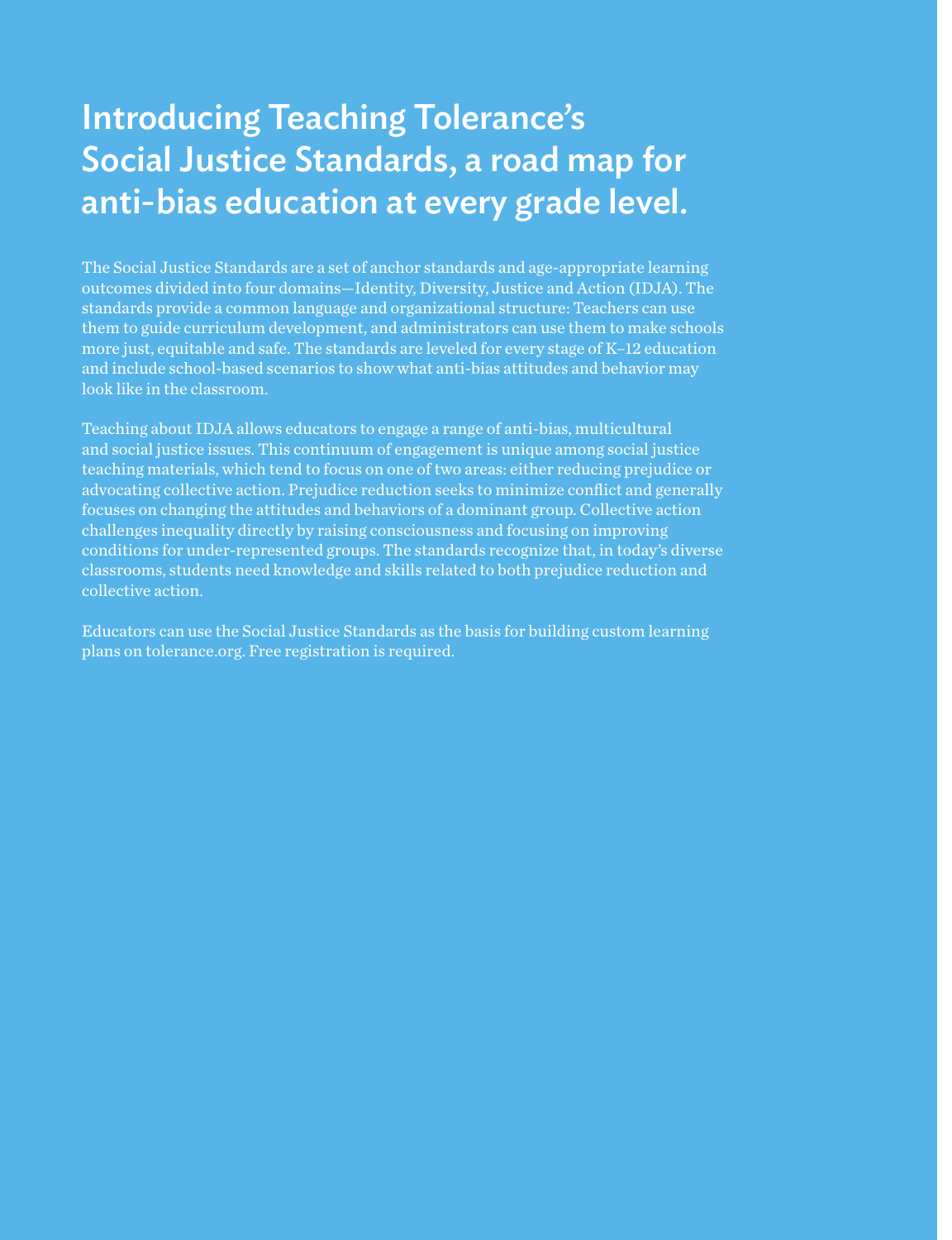## Anchor Standards and Domains

- 1. Students will develop positive social identities based on their membership in multiple groups in society.
- 2. Students will develop language and historical and cultural knowledge that affirm and accurately describe their membership in multiple identity groups.
- 3. Students will recognize that people's multiple identities interact and create unique and complex individuals.
- 4. Students will express pride, confidence and healthy self-esteem without denying the value and dignity of other people.
- 5. Students will recognize traits of the dominant culture, their home culture and other cultures and understand how they negotiate their own identity in multiple spaces.

- 11. Students will recognize stereotypes and relate to people as individuals rather than representatives of groups.
- 12. Students will recognize unfairness on the individual level (e.g., biased speech) and injustice at the institutional or systemic level (e.g., discrimination).
- 13. Students will analyze the harmful impact of bias and injustice on the world, historically and today.
- 14. Students will recognize that power and privilege influence relationships on interpersonal, intergroup and institutional levels and consider how they have been affected by those dynamics.
- 15. Students will identify figures, groups, events and a variety of strategies and philosophies relevant to the history of social justice around the world.

### IDENTITY DIVERSITY

- 6. Students will express comfort with people who are both similar to and different from them and engage respectfully with all people.
- 7. Students will develop language and knowledge to accurately and respectfully describe how people (including themselves) are both similar to and different from each other and others in their identity groups.
- 8. Students will respectfully express curiosity about the history and lived experiences of others and will exchange ideas and beliefs in an open-minded way.
- 9. Students will respond to diversity by building empathy, respect, understanding and connection.
- 10. Students will examine diversity in social, cultural, political and historical contexts rather than in ways that are superficial or oversimplified.

### JUSTICE **ACTION**

- 16. Students will express empathy when people are excluded or mistreated because of their identities and concern when they themselves experience bias.
- 17. Students will recognize their own responsibility to stand up to exclusion, prejudice and injustice.
- 18. Students will speak up with courage and respect when they or someone else has been hurt or wronged by bias.
- 19. Students will make principled decisions about when and how to take a stand against bias and injustice in their everyday lives and will do so despite negative peer or group pressure.
- 20. Students will plan and carry out collective action against bias and injustice in the world and will evaluate what strategies are most effective.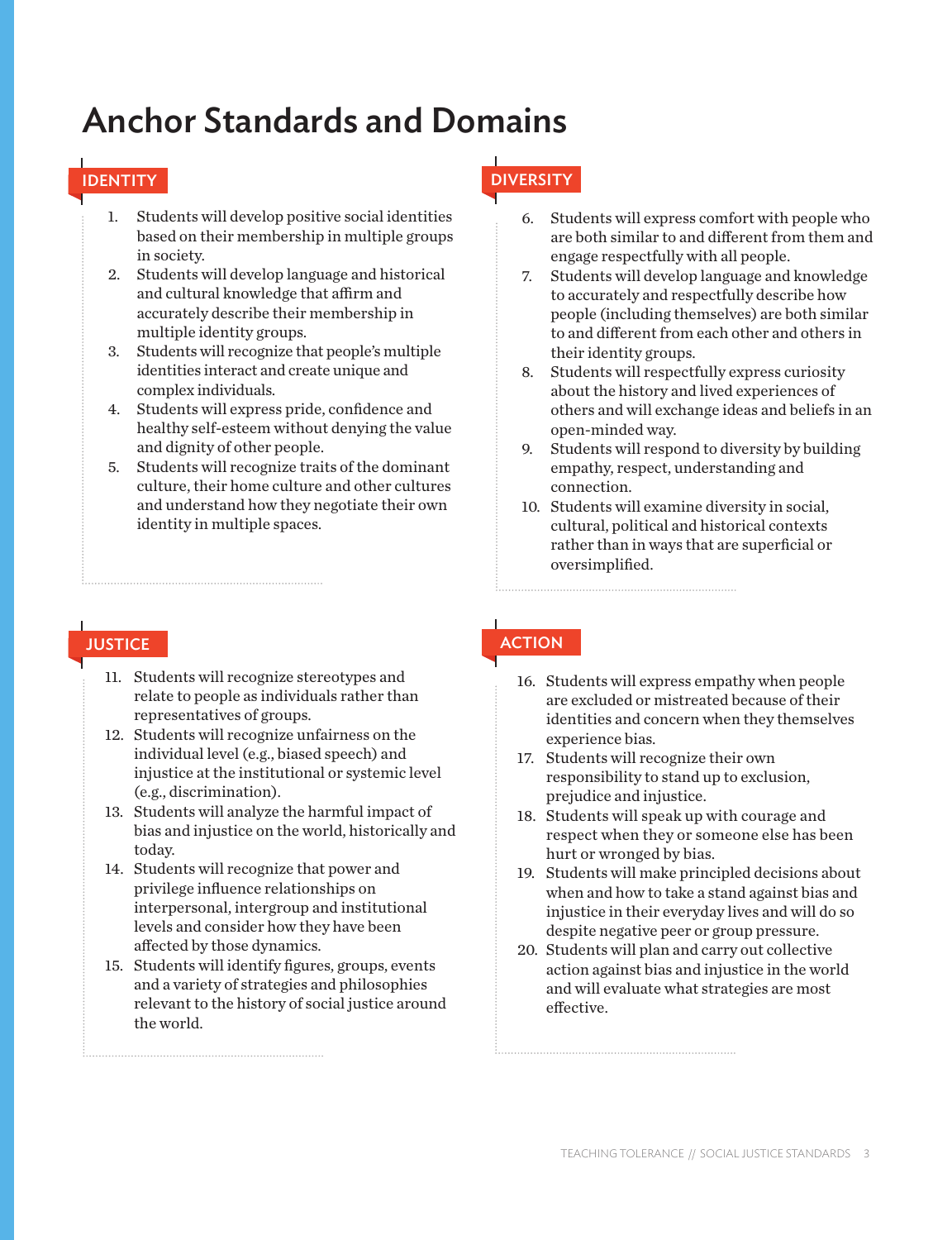## K-2 Grade Level Outcomes and Scenarios

| <b>Anchor</b><br><b>Standard</b> | Code       | <b>Grade Level Outcome</b>                                                                                                                            | <b>Anti-bias Scenario</b>                                                                                                                                      |
|----------------------------------|------------|-------------------------------------------------------------------------------------------------------------------------------------------------------|----------------------------------------------------------------------------------------------------------------------------------------------------------------|
| Identity 1                       | $ID.K-2.1$ | I know and like who I am and can talk<br>about my family and myself and name<br>some of my group identities.                                          | For show and tell, Joi brings in a<br>picture of her family on a church<br>camping trip. "My family goes camping                                               |
| Identity 2                       | $ID.K-2.2$ | I can talk about interesting and healthy<br>ways that some people who share my<br>group identities live their lives.                                  | a lot. I like camping," she says. "I'm a<br>Christian, and sometimes my family<br>goes camping with the church. I'm<br>also a big sister, so I have to help my |
| Identity 3                       | $ID.K-2.3$ | I know that all my group identities are<br>part of me-but that I am always ALL<br>me.                                                                 | parents take care of my little brother,<br>especially when we go camping."                                                                                     |
| Identity 4                       | $ID.K-2.4$ | I can feel good about myself without<br>being mean or making other people feel<br>bad.                                                                |                                                                                                                                                                |
| Identity 5                       | $ID.K-2.5$ | I see that the way my family and I do<br>things is both the same as and different<br>from how other people do things, and I<br>am interested in both. |                                                                                                                                                                |
| Diversity 6                      | DI.K-2.6   | I like being around people who are like<br>me and different from me, and I can be<br>friendly to everyone.                                            | As children are funneling into her<br>classroom on a Monday morning, Ms.<br>Franklin overhears a conversation<br>between two students.                         |
| Diversity 7                      | $DI.K-2.7$ | I can describe some ways that I am sim-<br>ilar to and different from people who<br>share my identities and those who have<br>other identities.       | "What did you do last weekend?" Kev-<br>in asks Lisa.<br>"My moms took me to the zoo!" Lisa<br>replies.                                                        |
| Diversity 8                      | $DI.K-2.8$ | I want to know about other people and<br>how our lives and experiences are the<br>same and different.                                                 | "You have two moms? Do you call both<br>of them Mom?"<br>"I call them Mamma Kendra and<br>Mamma Sam," Lisa says.                                               |
| Diversity 9                      | $DI.K-2.9$ | I know everyone has feelings, and I<br>want to get along with people who are<br>similar to and different from me.                                     |                                                                                                                                                                |
| Diversity 10                     | DI.K-2.10  | I find it interesting that groups of<br>people believe different things and live<br>their daily lives in different ways.                              |                                                                                                                                                                |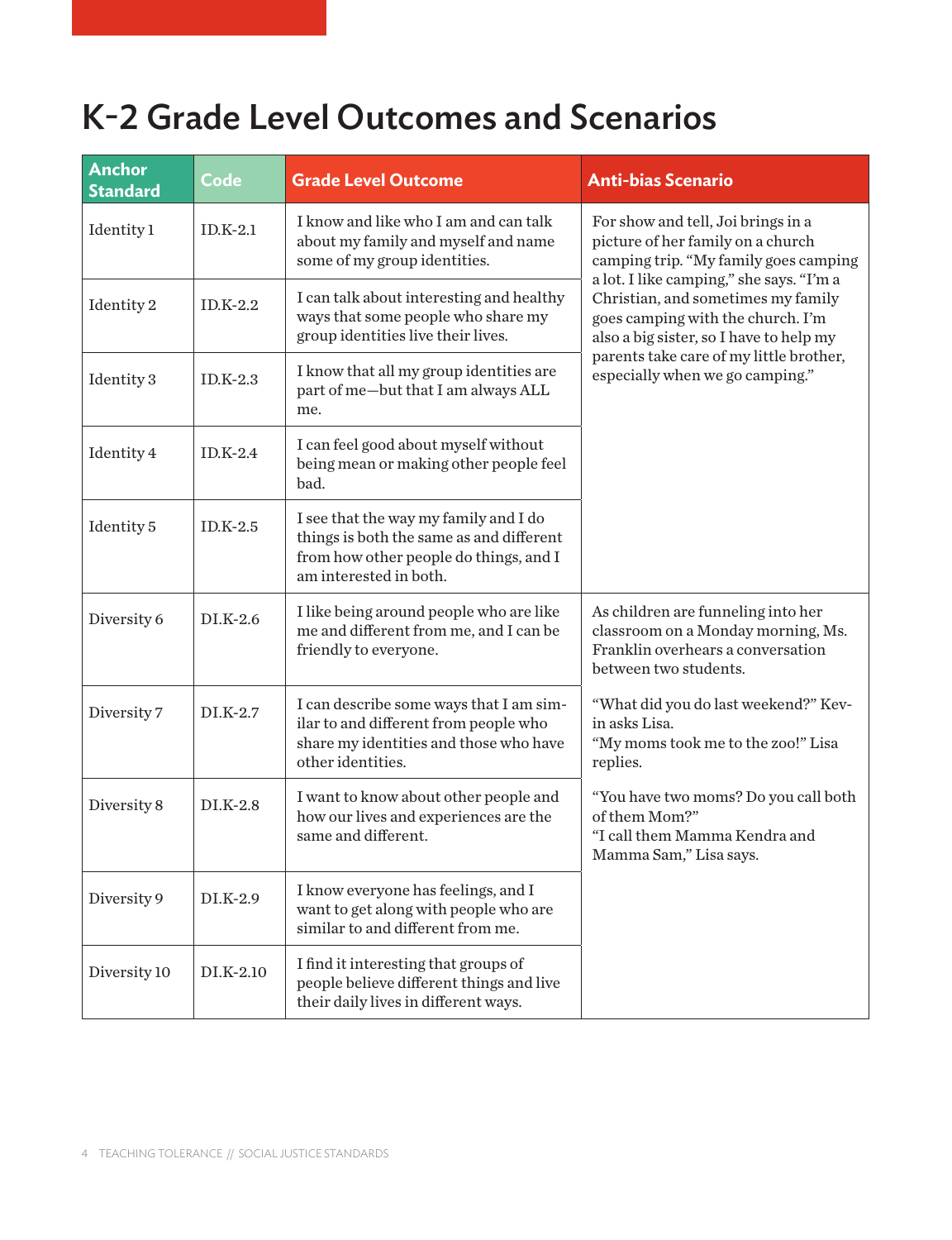### K-2 GRADE LEVEL OUTCOMES AND SCENARIOS (CONT'D)

| <b>Anchor</b><br><b>Standard</b> | <b>Code</b> | <b>Grade Level Outcome</b>                                                                                                                                | <b>Anti-bias Scenario</b>                                                                                                                                                                                                                                                                                                                                                                                                                                                                                                                                                                                                                                     |
|----------------------------------|-------------|-----------------------------------------------------------------------------------------------------------------------------------------------------------|---------------------------------------------------------------------------------------------------------------------------------------------------------------------------------------------------------------------------------------------------------------------------------------------------------------------------------------------------------------------------------------------------------------------------------------------------------------------------------------------------------------------------------------------------------------------------------------------------------------------------------------------------------------|
| Justice 11                       | JU.K-2.11   | I know my friends have many identities,<br>but they are always still just themselves.                                                                     | Shawna timidly approaches her<br>teacher, Mr. Bradley, after school.<br>She explains that her uncle, who                                                                                                                                                                                                                                                                                                                                                                                                                                                                                                                                                      |
| Justice 12                       | JU.K-2.12   | I know when people are treated<br>unfairly.                                                                                                               | picks her up from school, frequently<br>says negative things about black<br>people, and it has been making her                                                                                                                                                                                                                                                                                                                                                                                                                                                                                                                                                |
| Justice 13                       | JU.K-2.13   | I know some true stories about how<br>people have been treated badly because<br>of their group identities, and I don't like<br>it.                        | feel uncomfortable. "He says that I<br>shouldn't be friends with Renee and<br>Jeffrey anymore because they're<br>black," Shawna says, "but I love all my<br>friends!" Mr. Bradley tells Shawna that<br>he's proud of her and is sorry that she<br>has to deal with something so difficult.<br>He knows that Shawna's parents would<br>never approve of the way her uncle is<br>talking and promises to call them that<br>evening to discuss the situation.                                                                                                                                                                                                    |
| Justice 14                       | JU.K-2.14   | I know that life is easier for some<br>people and harder for others and the<br>reasons for that are not always fair.                                      |                                                                                                                                                                                                                                                                                                                                                                                                                                                                                                                                                                                                                                                               |
| Justice 15                       | JU.K-2.15   | I know about people who helped stop<br>unfairness and worked to make life<br>better for many people.                                                      |                                                                                                                                                                                                                                                                                                                                                                                                                                                                                                                                                                                                                                                               |
| Action 16                        | $AC.K-2.16$ | I care about those who are treated<br>unfairly.                                                                                                           | At recess, Joe notices that Stephen has<br>chosen to play with a baby doll. Joe<br>snatches the doll away from Stephen,<br>saying, "Dolls are for girls, not boys."<br>Anne notices the incident from across<br>the room and decides to intervene.<br>"Don't be mean to Stephen. It's OK<br>that he likes different things than you<br>or the other boys. How would you feel<br>if someone told you that you couldn't<br>play with your favorite truck?"<br>Their teacher, Mrs. Johnson, has<br>taken notice of the situation. "Anne is<br>exactly right," she says. "As long as no<br>one is being hurt, you shouldn't judge<br>someone for what they like." |
| Action 17                        | $AC.K-2.17$ | I can and will do something when I see<br>unfairness-this includes telling an<br>adult.                                                                   |                                                                                                                                                                                                                                                                                                                                                                                                                                                                                                                                                                                                                                                               |
| Action 18                        | $AC.K-2.18$ | I will say something or tell an adult if<br>someone is being hurtful, and will do<br>my part to be kind even if I don't like<br>something they say or do. |                                                                                                                                                                                                                                                                                                                                                                                                                                                                                                                                                                                                                                                               |
| Action 19                        | $AC.K-2.19$ | I will speak up or do something if peo-<br>ple are being unfair, even if my friends<br>do not.                                                            |                                                                                                                                                                                                                                                                                                                                                                                                                                                                                                                                                                                                                                                               |
| Action 20                        | $AC.K-2.20$ | I will join with classmates to make our<br>classroom fair for everyone.                                                                                   |                                                                                                                                                                                                                                                                                                                                                                                                                                                                                                                                                                                                                                                               |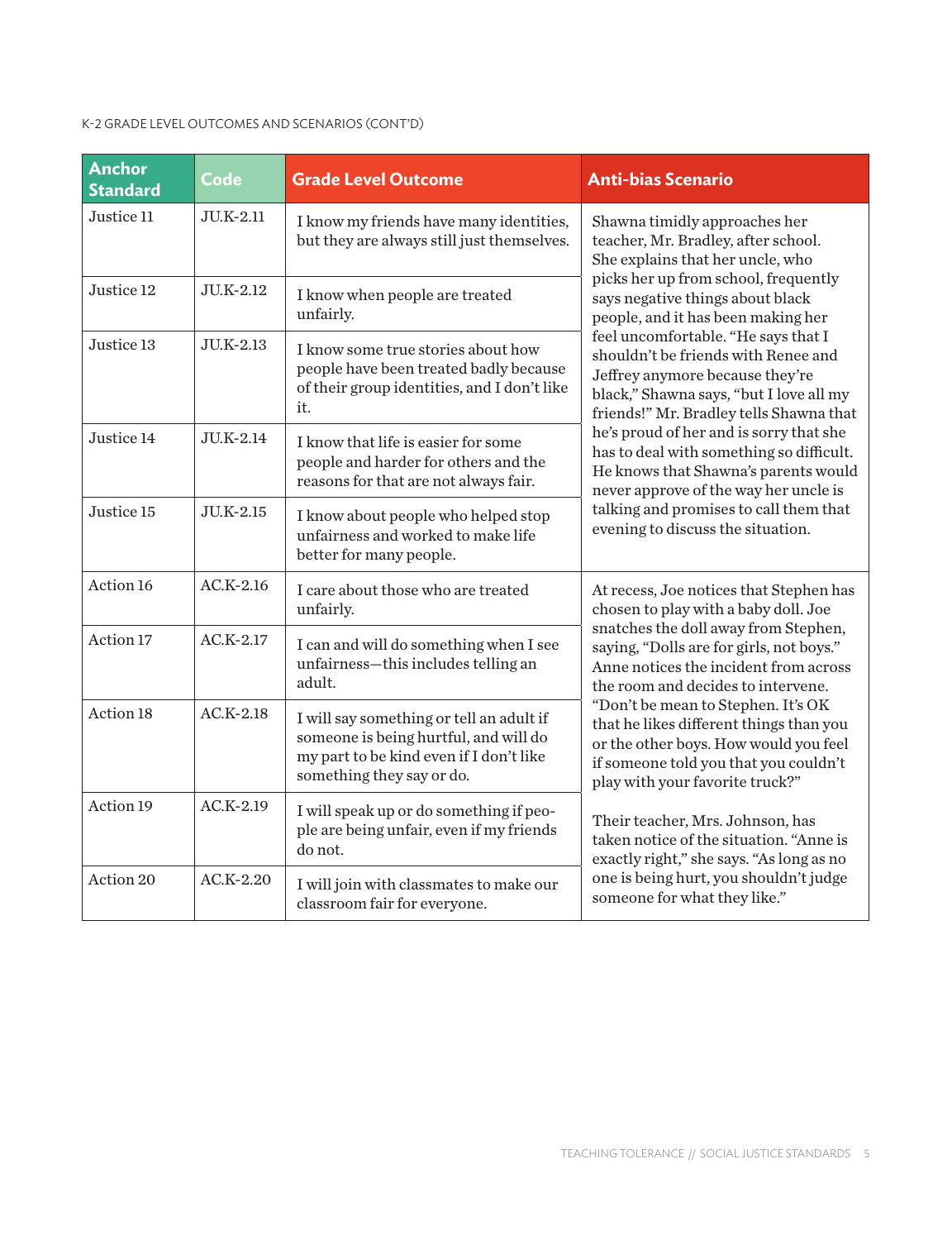## 3-5 Grade Level Outcomes and Scenarios

| <b>Anchor</b><br><b>Standard</b> | Code       | <b>Grade Level Outcome</b>                                                                                                                                                                    | <b>Anti-bias Scenario</b>                                                                                                                                                                                                                                                                                                                                                                                                                                                                                                                                                                                                                   |
|----------------------------------|------------|-----------------------------------------------------------------------------------------------------------------------------------------------------------------------------------------------|---------------------------------------------------------------------------------------------------------------------------------------------------------------------------------------------------------------------------------------------------------------------------------------------------------------------------------------------------------------------------------------------------------------------------------------------------------------------------------------------------------------------------------------------------------------------------------------------------------------------------------------------|
| Identity 1                       | $ID.3-5.1$ | I know and like who I am and can<br>talk about my family and myself and<br>describe our various group identities.                                                                             | Omar's mother is serving as a<br>chaperone on her son's field trip. On<br>the bus ride, the teacher, Ms. Robin,<br>overhears a conversation between<br>Omar and Peter. "What is your mother<br>wearing on her head?" Peter asks.<br>"It's called a hijab," Omar replies.                                                                                                                                                                                                                                                                                                                                                                    |
| Identity 2                       | $ID.3-5.2$ | I know about my family history and<br>culture and about current and past con-<br>tributions of people in my main identity<br>groups.                                                          |                                                                                                                                                                                                                                                                                                                                                                                                                                                                                                                                                                                                                                             |
| Identity 3                       | $ID.3-5.3$ | I know that all my group identities are<br>part of who I am, but none of them fully<br>describes me and this is true for other<br>people too.                                                 | "Many Muslim women wear them."<br>"Why does she wear it?"                                                                                                                                                                                                                                                                                                                                                                                                                                                                                                                                                                                   |
| Identity 4                       | $ID.3-5.4$ | I can feel good about my identity<br>without making someone else feel badly<br>about who they are.                                                                                            | "Our religion teaches us that the hijab<br>is a way of being humble and modest.<br>Muslim women wear it to show they<br>love God."                                                                                                                                                                                                                                                                                                                                                                                                                                                                                                          |
| Identity 5                       | $ID.3-5.5$ | I know my family and I do things the<br>same as and different from other people<br>and groups, and I know how to use what<br>I learn from home, school and other<br>places that matter to me. |                                                                                                                                                                                                                                                                                                                                                                                                                                                                                                                                                                                                                                             |
| Diversity 6                      | DI.3-5.6   | I like knowing people who are like me<br>and different from me, and I treat each<br>person with respect.                                                                                      | Ms. Ramirez has divided her class into<br>small groups for a mapping activity.<br>As the students are gathering to begin<br>work, she overhears one student,<br>Joao, tell the others that he doesn't<br>want Jonah, a classmate who uses<br>a wheelchair, in his group. Just as<br>Ms. Ramirez is about to intervene<br>and facilitate a discussion with Joao<br>and the rest of the group, she hears<br>another student say, "Joao, Jonah<br>has a lot to share with our group. It's<br>important for us to all work together.<br>You shouldn't think that his physical<br>disability makes him a less important<br>member of our group." |
| Diversity 7                      | DI.3-5.7   | I have accurate, respectful words to de-<br>scribe how I am similar to and different<br>from people who share my identities<br>and those who have other identities.                           |                                                                                                                                                                                                                                                                                                                                                                                                                                                                                                                                                                                                                                             |
| Diversity 8                      | DI.3-5.8   | I want to know more about other peo-<br>ple's lives and experiences, and I know<br>how to ask questions respectfully and<br>listen carefully and non-judgmentally.                            |                                                                                                                                                                                                                                                                                                                                                                                                                                                                                                                                                                                                                                             |
| Diversity 9                      | DI.3-5.9   | I feel connected to other people and<br>know how to talk, work and play with<br>others even when we are different or<br>when we disagree.                                                     |                                                                                                                                                                                                                                                                                                                                                                                                                                                                                                                                                                                                                                             |
| Diversity 10                     | DI.3-5.10  | I know that the way groups of people<br>are treated today, and the way they have<br>been treated in the past, is a part of what<br>makes them who they are.                                   |                                                                                                                                                                                                                                                                                                                                                                                                                                                                                                                                                                                                                                             |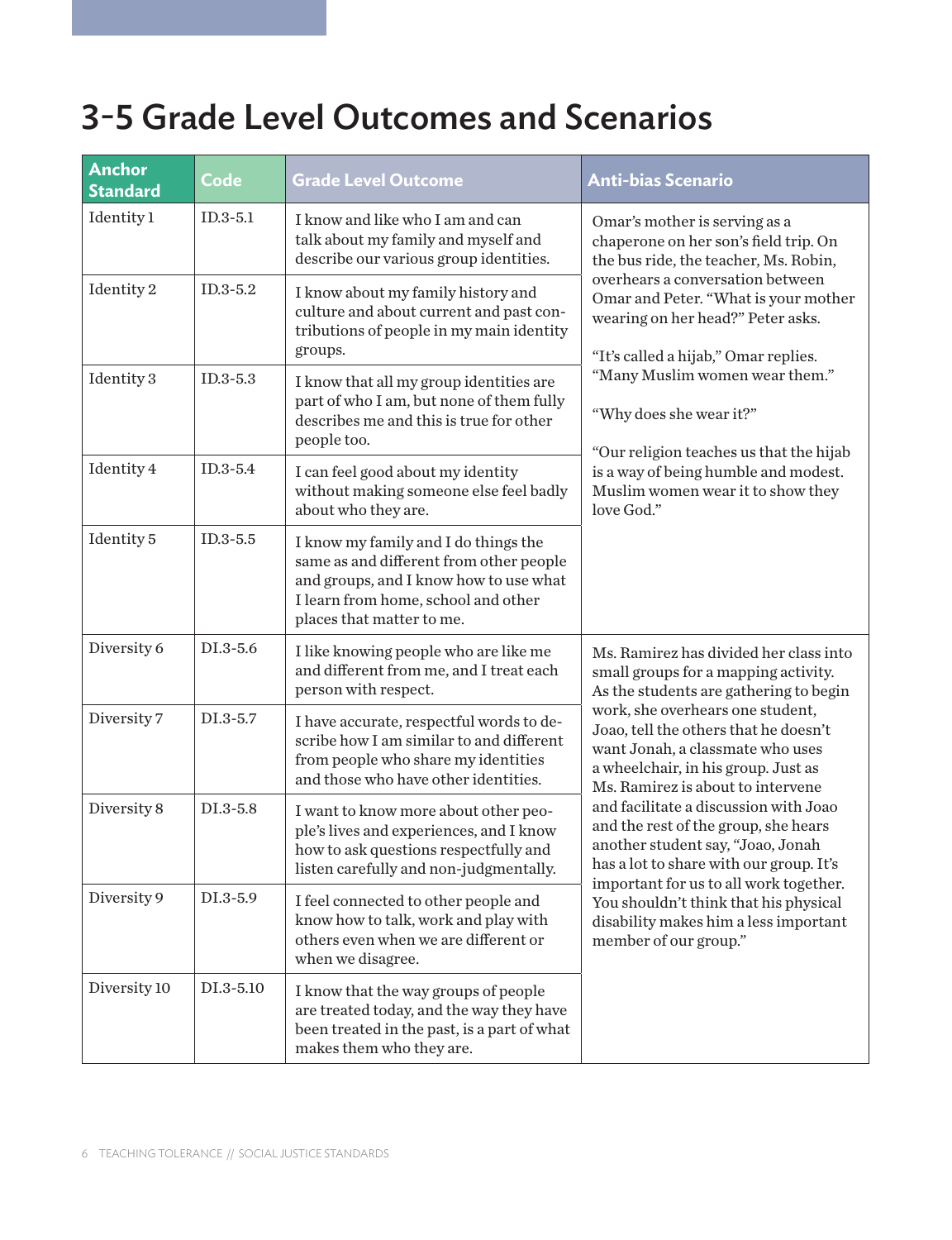#### 3-5 GRADE LEVEL OUTCOMES AND SCENARIOS (CONT'D)

| <b>Anchor</b><br><b>Standard</b> | Code          | <b>Grade Level Outcome</b>                                                                                                                                                | <b>Anti-bias Scenario</b>                                                                                                                                                                                                                                                                                                                                                                                                                                                                                                                                                                      |
|----------------------------------|---------------|---------------------------------------------------------------------------------------------------------------------------------------------------------------------------|------------------------------------------------------------------------------------------------------------------------------------------------------------------------------------------------------------------------------------------------------------------------------------------------------------------------------------------------------------------------------------------------------------------------------------------------------------------------------------------------------------------------------------------------------------------------------------------------|
| Justice 11                       | JU.3-5.11     | I try and get to know people as<br>individuals because I know it is unfair<br>to think all people in a shared identity<br>group are the same.                             | A class is discussing César Chávez<br>and the American labor movement.<br>Kelly mentions seeing on TV that<br>most of the clothes sold in the United                                                                                                                                                                                                                                                                                                                                                                                                                                           |
| Justice 12                       | JU.3-5.12     | I know when people are treated<br>unfairly, and I can give examples of<br>prejudice words, pictures and rules.                                                            | States are made in other countries<br>where workers aren't protected the<br>way U.S. laborers are. She notes that<br>even though worker conditions have                                                                                                                                                                                                                                                                                                                                                                                                                                        |
| Justice 13                       | JU.3-5.13     | I know that words, behaviors, rules and<br>laws that treat people unfairly based on<br>their group identities cause real harm.                                            | improved in the United States, it<br>doesn't mean that we should ignore<br>injustice elsewhere. She and several<br>other students are inspired to go                                                                                                                                                                                                                                                                                                                                                                                                                                           |
| Justice 14                       | JU.3-5.14     | I know that life is easier for some peo-<br>ple and harder for others based on who<br>they are and where they were born.                                                  | home and talk to their parents about<br>purchasing clothes from companies<br>that practice ethical manufacturing.<br>They also plan to set up a clothes swap<br>to help reduce wastefulness.                                                                                                                                                                                                                                                                                                                                                                                                   |
| Justice 15                       | JU.3-5.15     | I know about the actions of people and<br>groups who have worked throughout<br>history to bring more justice and<br>fairness to the world.                                |                                                                                                                                                                                                                                                                                                                                                                                                                                                                                                                                                                                                |
| Action 16                        | $AC.3 - 5.16$ | I pay attention to how people (includ-<br>ing myself) are treated, and I try to<br>treat others how I like to be treated.                                                 | Jessica notices that one of her<br>classmates, Jeremy, always sits alone<br>at lunch. She asks her friend Samantha<br>if she knows why. "He's gross!"<br>Samantha replies. "His family is super<br>poor, and he's always coughing."<br>"You shouldn't be so mean to him,<br>Sam," Jennifer responds. "You don't<br>know what his life is like. It's not fair<br>to exclude someone because his family<br>doesn't have as much money."<br>"Maybe you're right. I'm sure it makes<br>him feel terrible," says Samantha. "I<br>have math class with him. I can try to<br>get to know him better." |
| Action 17                        | AC.3-5.17     | I know it's important for me to stand up<br>for myself and for others, and I know<br>how to get help if I need ideas on how to<br>do this.                                |                                                                                                                                                                                                                                                                                                                                                                                                                                                                                                                                                                                                |
| Action 18                        | $AC.3 - 5.18$ | I know some ways to interfere if<br>someone is being hurtful or unfair, and<br>will do my part to show respect even<br>if I disagree with someone's words or<br>behavior. |                                                                                                                                                                                                                                                                                                                                                                                                                                                                                                                                                                                                |
| Action 19                        | AC.3-5.19     | I will speak up or do something when I<br>see unfairness, and I will not let others<br>convince me to go along with injustice.                                            |                                                                                                                                                                                                                                                                                                                                                                                                                                                                                                                                                                                                |
| Action 20                        | AC.3-5.20     | I will work with my friends and family<br>to make our school and community fair<br>for everyone, and we will work hard and<br>cooperate in order to achieve our goals.    |                                                                                                                                                                                                                                                                                                                                                                                                                                                                                                                                                                                                |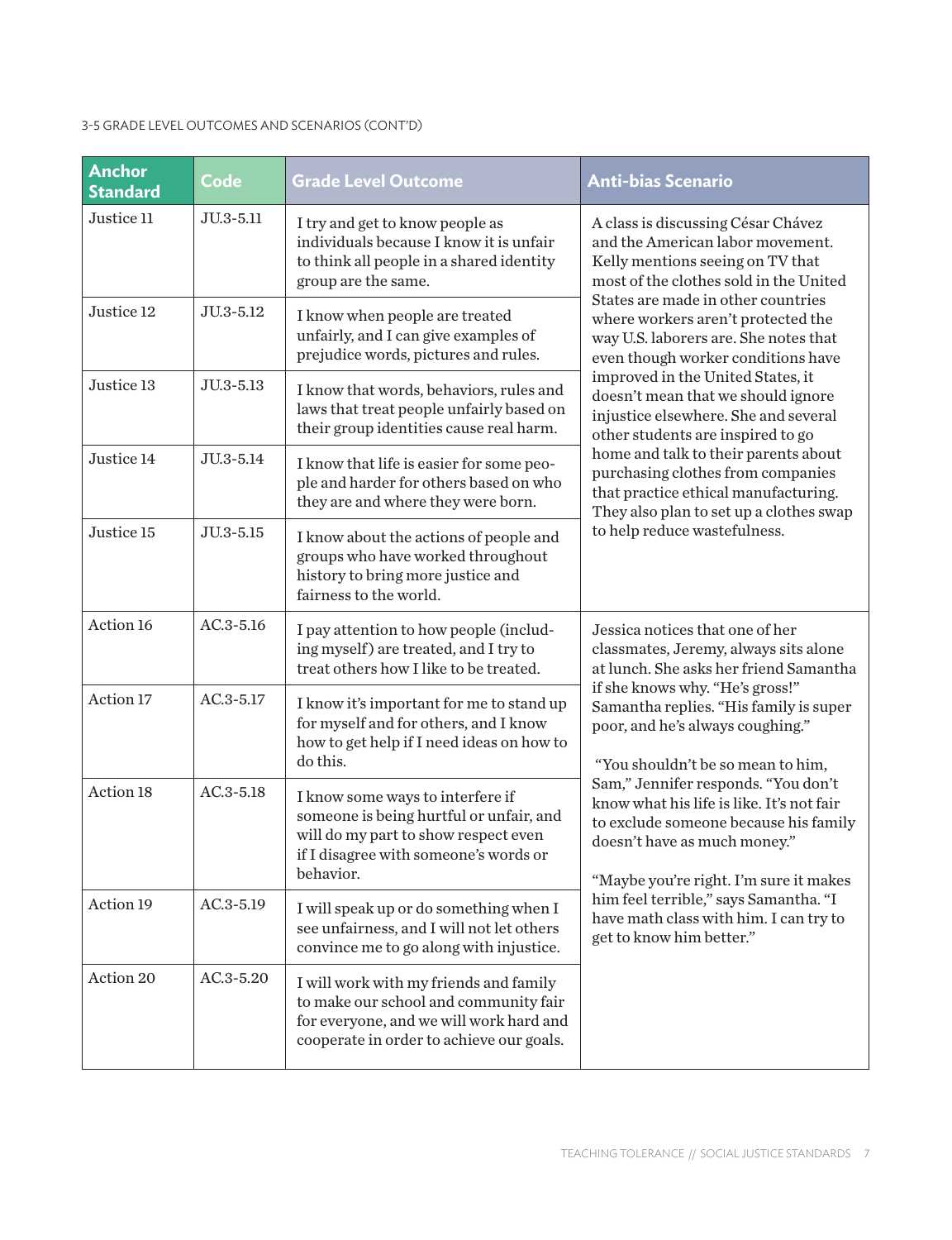## 6-8 Grade Level Outcomes and Scenarios

| <b>Anchor</b><br><b>Standard</b> | <b>Code</b> | <b>Grade Level Outcome</b>                                                                                                                                                             | <b>Anti-bias Scenario</b>                                                                                                                                                                                                                                                                                                                                                                                                                                                                                                                                                                                         |
|----------------------------------|-------------|----------------------------------------------------------------------------------------------------------------------------------------------------------------------------------------|-------------------------------------------------------------------------------------------------------------------------------------------------------------------------------------------------------------------------------------------------------------------------------------------------------------------------------------------------------------------------------------------------------------------------------------------------------------------------------------------------------------------------------------------------------------------------------------------------------------------|
| Identity 1                       | $ID.6-8.1$  | I know and like who I am and can comfort-<br>ably talk about my family and myself and<br>describe our various group identities.                                                        | Patrick is being raised in a traditional<br>Christian home. This year in Mr.<br>Sanderson's social studies class, he                                                                                                                                                                                                                                                                                                                                                                                                                                                                                              |
| Identity 2                       | ID.6-8.2    | I know about my family history and culture<br>and how I am connected to the collective<br>history and culture of other people in my<br>identity groups.                                | has been learning about the world's<br>different beliefs systems. Patrick<br>enjoys the company of friends from<br>different religions and is interested in<br>their beliefs and practices. Though he                                                                                                                                                                                                                                                                                                                                                                                                             |
| Identity 3                       | ID.6-8.3    | I know that overlapping identities combine<br>to make me who I am and that none of my<br>group identities on their own fully defines<br>me or any other person.                        | remains devout, he wonders if being<br>curious makes him a bad Christian.<br>Patrick talks to his Sunday school<br>teacher Mrs. Patterson who assures<br>him that he can be Christian and<br>befriend and learn from people of<br>different religions as well. In fact, her<br>best friend of thirty years is a Jewish<br>woman she grew up with.                                                                                                                                                                                                                                                                 |
| Identity 4                       | $ID.6-8.4$  | I feel good about my many identities and<br>know they don't make me better than peo-<br>ple with other identities.                                                                     |                                                                                                                                                                                                                                                                                                                                                                                                                                                                                                                                                                                                                   |
| Identity <sub>5</sub>            | ID.6-8.5    | I know there are similarities and<br>differences between my home culture<br>and the other environments and cultures<br>I encounter, and I can be myself in a<br>diversity of settings. |                                                                                                                                                                                                                                                                                                                                                                                                                                                                                                                                                                                                                   |
| Diversity 6                      | DI.6-8.6    | I interact with people who are similar to<br>and different from me, and I show respect<br>to all people.                                                                               | Darius tells Melissa that he thinks he<br>might be gay. Melissa is taken aback.<br>She and Darius have been close friends<br>for many years. No one in Melissa's<br>circle identifies as LGBT, and she feels<br>that her family would not approve.<br>After gathering her thoughts, she hugs<br>Darius and tells him she wants him<br>to know he can be himself with her.<br>She just wants him to be happy with<br>himself. Because neither knows much<br>about what it means to be gay, Melissa<br>accompanies Darius to see their<br>history teacher, Mr. Gilbert, who has a<br>safe zone sticker on his door. |
| Diversity 7                      | DI.6-8.7    | I can accurately and respectfully describe<br>ways that people (including myself) are<br>similar to and different from each other<br>and others in their identity groups.              |                                                                                                                                                                                                                                                                                                                                                                                                                                                                                                                                                                                                                   |
| Diversity 8                      | DI.6-8.8    | I am curious and want to know more<br>about other people's histories and<br>lived experiences, and I ask questions<br>respectfully and listen carefully and non-<br>judgmentally.      |                                                                                                                                                                                                                                                                                                                                                                                                                                                                                                                                                                                                                   |
| Diversity 9                      | DI.6-8.9    | I know I am connected to other people<br>and can relate to them even when we are<br>different or when we disagree.                                                                     |                                                                                                                                                                                                                                                                                                                                                                                                                                                                                                                                                                                                                   |
| Diversity 10                     | DI.6-8.10   | I can explain how the way groups of people<br>are treated today, and the way they have<br>been treated in the past, shapes their group<br>identity and culture.                        |                                                                                                                                                                                                                                                                                                                                                                                                                                                                                                                                                                                                                   |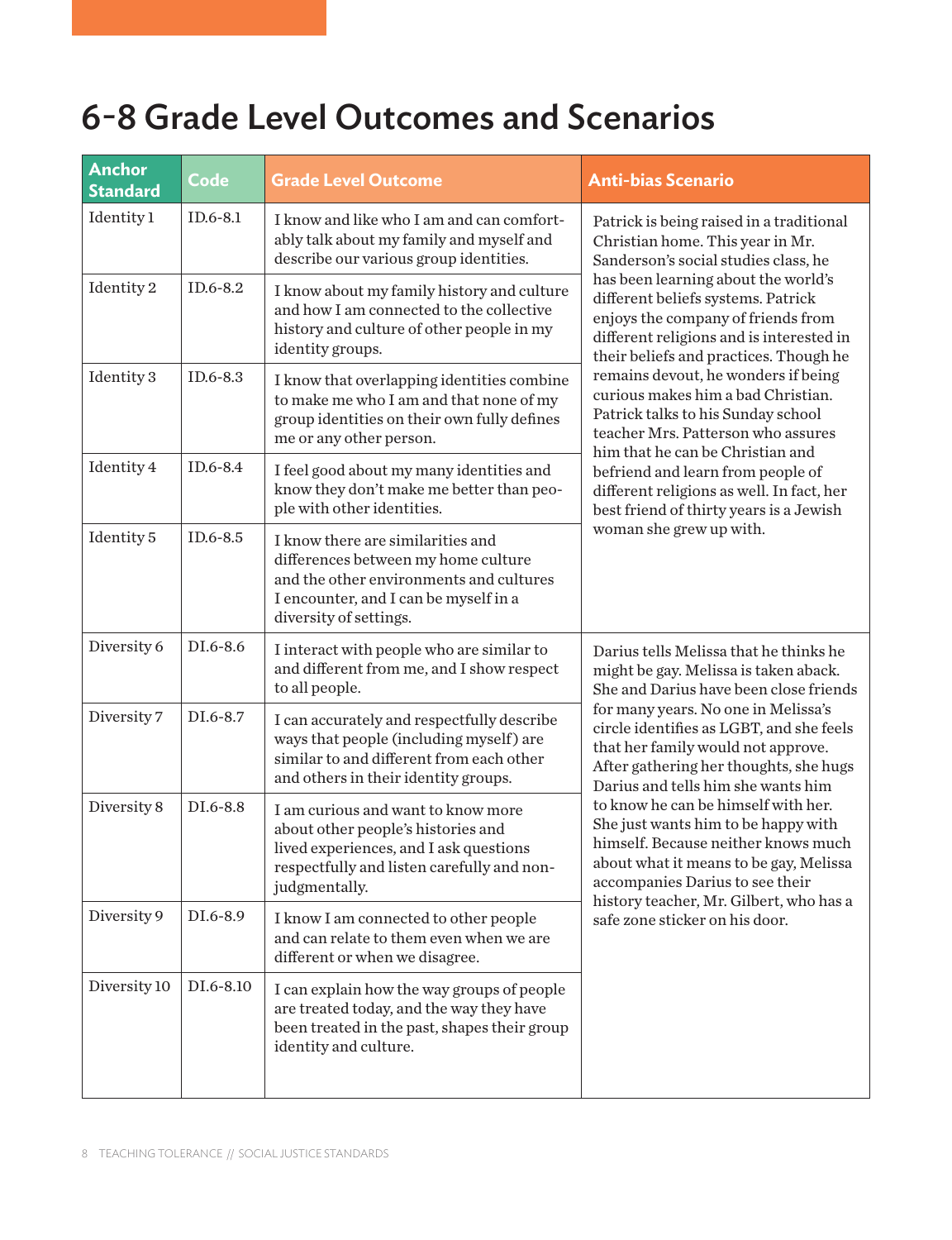#### 6-8 GRADE LEVEL OUTCOMES AND SCENARIOS (CONT'D)

| <b>Anchor</b><br><b>Standard</b> | Code          | <b>Grade Level Outcome</b>                                                                                                                                                           | <b>Anti-bias Scenario</b>                                                                                                                                                                                                                                                                                                                                                                                                                                 |
|----------------------------------|---------------|--------------------------------------------------------------------------------------------------------------------------------------------------------------------------------------|-----------------------------------------------------------------------------------------------------------------------------------------------------------------------------------------------------------------------------------------------------------------------------------------------------------------------------------------------------------------------------------------------------------------------------------------------------------|
| Justice 11                       | JU.6-8.11     | I relate to people as individuals and<br>not representatives of groups, and I<br>can name some common stereotypes I<br>observe people using.                                         | While Mrs. Douglas' class is discussing<br>immigration, some of the students start<br>talking negatively about a Latino student<br>in another class, accusing his family of im-                                                                                                                                                                                                                                                                           |
| Justice 12                       | JU.6-8.12     | I can recognize and describe unfairness<br>and injustice in many forms including<br>attitudes, speech, behaviors, practices<br>and laws.                                             | migrating illegally. Julian speaks up, telling<br>his classmates that it's not appropriate to<br>use stereotypes and spread rumors about<br>others. Julian tells them that the student's<br>family immigrated because they believe in                                                                                                                                                                                                                     |
| Justice 13                       | JU.6-8.13     | I am aware that biased words and be-<br>haviors and unjust practices, laws and<br>institutions limit the rights and free-<br>doms of people based on their identity<br>groups.       | American ideals and feel that the United<br>States offers more opportunities. He urges<br>his classmates to respect their decision<br>and says that the family's status is none of<br>their business. "Life must be hard enough<br>moving to a strange new country," he says.<br>"Don't make it harder for him by saying<br>that he doesn't belong." Mrs. Douglas<br>affirms Julian's sentiments and asks her<br>class to think about how this discussion |
| Justice 14                       | JU.6-8.14     | I know that all people (including<br>myself) have certain advantages and<br>disadvantages in society based on who<br>they are and where they were born.                              |                                                                                                                                                                                                                                                                                                                                                                                                                                                           |
| Justice 15                       | JU.6-8.15     | I know about some of the people,<br>groups and events in social justice<br>history and about the beliefs and ideas<br>that influenced them.                                          | relates to the historical distrust and unfair<br>treatment of other immigrant groups, such<br>as those from Ireland or China.                                                                                                                                                                                                                                                                                                                             |
| Action 16                        | $AC.6 - 8.16$ | I am concerned about how people<br>(including myself) are treated and feel<br>for people when they are excluded or<br>mistreated because of their identities.                        | During gym class, Jenny's friends are<br>making fun of a girl in their class for being<br>fat. Jenny speaks up to tell her friends how<br>harmful such speech can be. She calmly                                                                                                                                                                                                                                                                          |
| Action 17                        | AC.6-8.17     | I know how to stand up for myself and<br>for others when faced with exclusion,<br>prejudice and injustice.                                                                           | explains to them that a person's weight is<br>determined by a lot of different factors and<br>that weight is not necessarily a sign of good<br>or bad health.                                                                                                                                                                                                                                                                                             |
| Action 18                        | AC.6-8.18     | I can respectfully tell someone when<br>his or her words or actions are biased<br>or hurtful.                                                                                        |                                                                                                                                                                                                                                                                                                                                                                                                                                                           |
| Action 19                        | $AC.6 - 8.19$ | I will speak up or take action when I see<br>unfairness, even if those around me do<br>not, and I will not let others convince<br>me to go along with injustice.                     |                                                                                                                                                                                                                                                                                                                                                                                                                                                           |
| Action 20                        | $AC.6 - 8.20$ | I will work with friends, family and<br>community members to make our<br>world fairer for everyone, and we will<br>plan and coordinate our actions in<br>order to achieve our goals. |                                                                                                                                                                                                                                                                                                                                                                                                                                                           |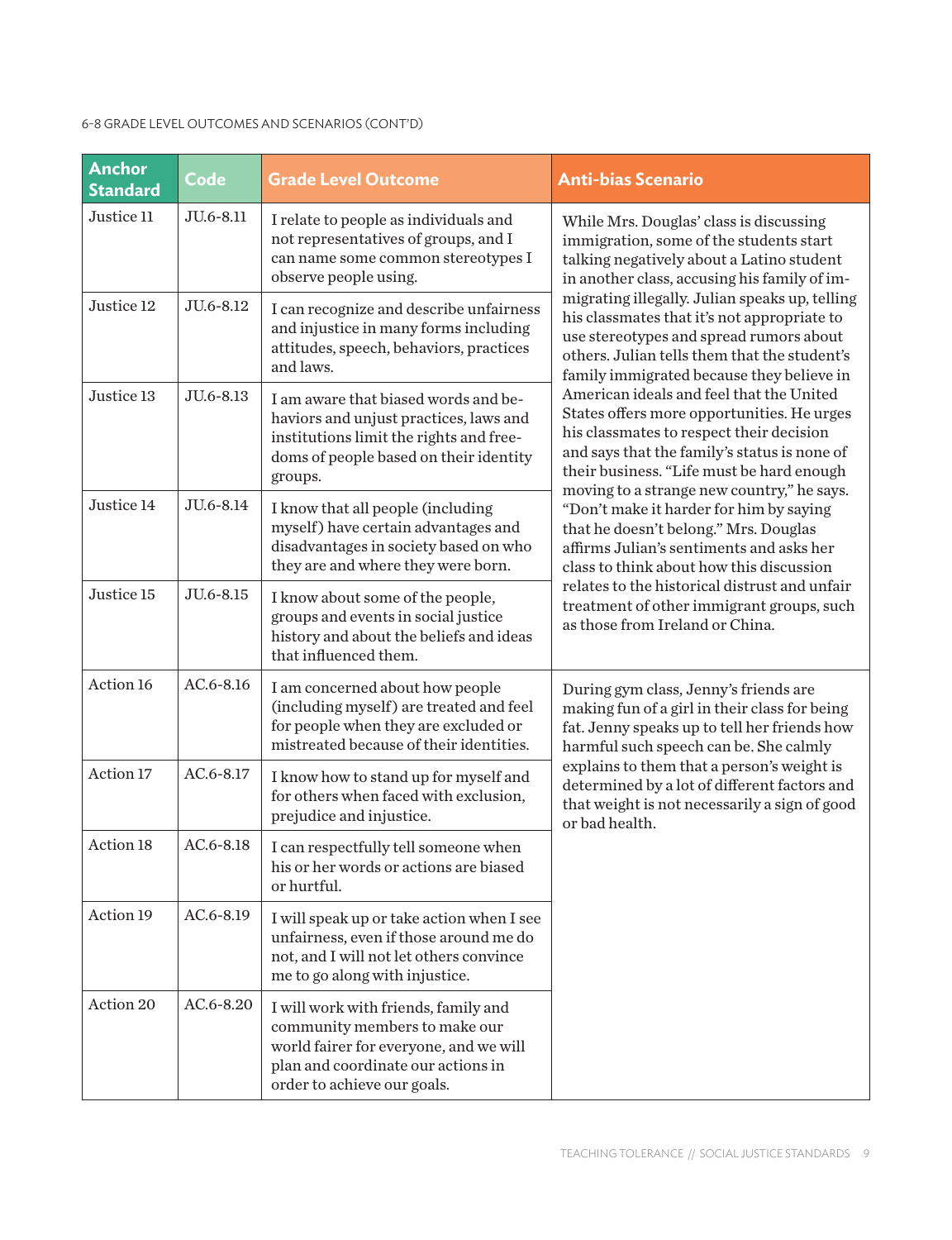## 9-12 Grade Level Outcomes and Scenarios

| Anchor<br><b>Standard</b> | Code       | <b>Grade Level Outcome</b>                                                                                                                                                                              | <b>Anti-bias Scenario</b>                                                                                                                                                                                                                                                                                                                                                                                                                |
|---------------------------|------------|---------------------------------------------------------------------------------------------------------------------------------------------------------------------------------------------------------|------------------------------------------------------------------------------------------------------------------------------------------------------------------------------------------------------------------------------------------------------------------------------------------------------------------------------------------------------------------------------------------------------------------------------------------|
| Identity 1                | ID.9-12.1  | I have a positive view of myself, including an<br>awareness of and comfort with my membership<br>in multiple groups in society.                                                                         | As part of a class project,<br>Rebecca completes the following<br>personal mission statement: "I                                                                                                                                                                                                                                                                                                                                         |
| Identity 2                | ID.9-12.2  | I know my family history and cultural back-<br>ground and can describe how my own identity<br>is informed and shaped by my membership in<br>multiple identity groups.                                   | am more than one identity. I will<br>celebrate all of my in-group and<br>out-group identities and work<br>to understand how they overlap<br>to make up who I am as an                                                                                                                                                                                                                                                                    |
| Identity 3                | ID.9-12.3  | I know that all my group identities and the<br>intersection of those identities create unique<br>aspects of who I am and that this is true for<br>other people too.                                     | individual. I will not allow others<br>to put me into boxes." Rebecca<br>explains to her peers in small-<br>group discussion that being a                                                                                                                                                                                                                                                                                                |
| Identity 4                | ID.9-12.4  | I express pride and confidence in my identity<br>without perceiving or treating anyone else as<br>inferior.                                                                                             | student, sister, female, Latina,<br>Spanish speaker and dancer are<br>all interconnected and equally<br>important. She displays her<br>personal mission statement on<br>the outside of her class binder.                                                                                                                                                                                                                                 |
| Identity 5                | ID.9-12.5  | I recognize traits of the dominant culture, my<br>home culture and other cultures, and I am<br>conscious of how I express my identity as I<br>move between those spaces.                                |                                                                                                                                                                                                                                                                                                                                                                                                                                          |
| Diversity 6               | DI.9-12.6  | I interact comfortably and respectfully with all<br>people, whether they are similar to or different<br>from me.                                                                                        | Sheri is a student ambassador,<br>welcoming new students and<br>showing them around the                                                                                                                                                                                                                                                                                                                                                  |
| Diversity 7               | DI.9-12.7  | I have the language and knowledge to accurately<br>and respectfully describe how people (including<br>myself) are both similar to and different from<br>each other and others in their identity groups. | school. She mentions to one<br>new student, Kyle, that she<br>helped found the school's Gay-<br>Straight Alliance (GSA). Kyle<br>confides in her that he is actually<br>transgender and changed schools<br>after beginning transition.<br>Sheri tells him that she will be<br>discreet and assures him that the<br>administration is welcoming.<br>Kyle recounts this story fondly at<br>a later meeting with the school's<br>counselor. |
| Diversity 8               | DI.9-12.8  | I respectfully express curiosity about the histo-<br>ry and lived experiences of others and exchange<br>ideas and beliefs in an open-minded way.                                                        |                                                                                                                                                                                                                                                                                                                                                                                                                                          |
| Diversity 9               | DI.9-12.9  | I relate to and build connections with other<br>people by showing them empathy, respect and<br>understanding, regardless of our similarities or<br>differences.                                         |                                                                                                                                                                                                                                                                                                                                                                                                                                          |
| Diversity 10              | DI.9-12.10 | I understand that diversity includes the impact<br>of unequal power relations on the development<br>of group identities and cultures.                                                                   |                                                                                                                                                                                                                                                                                                                                                                                                                                          |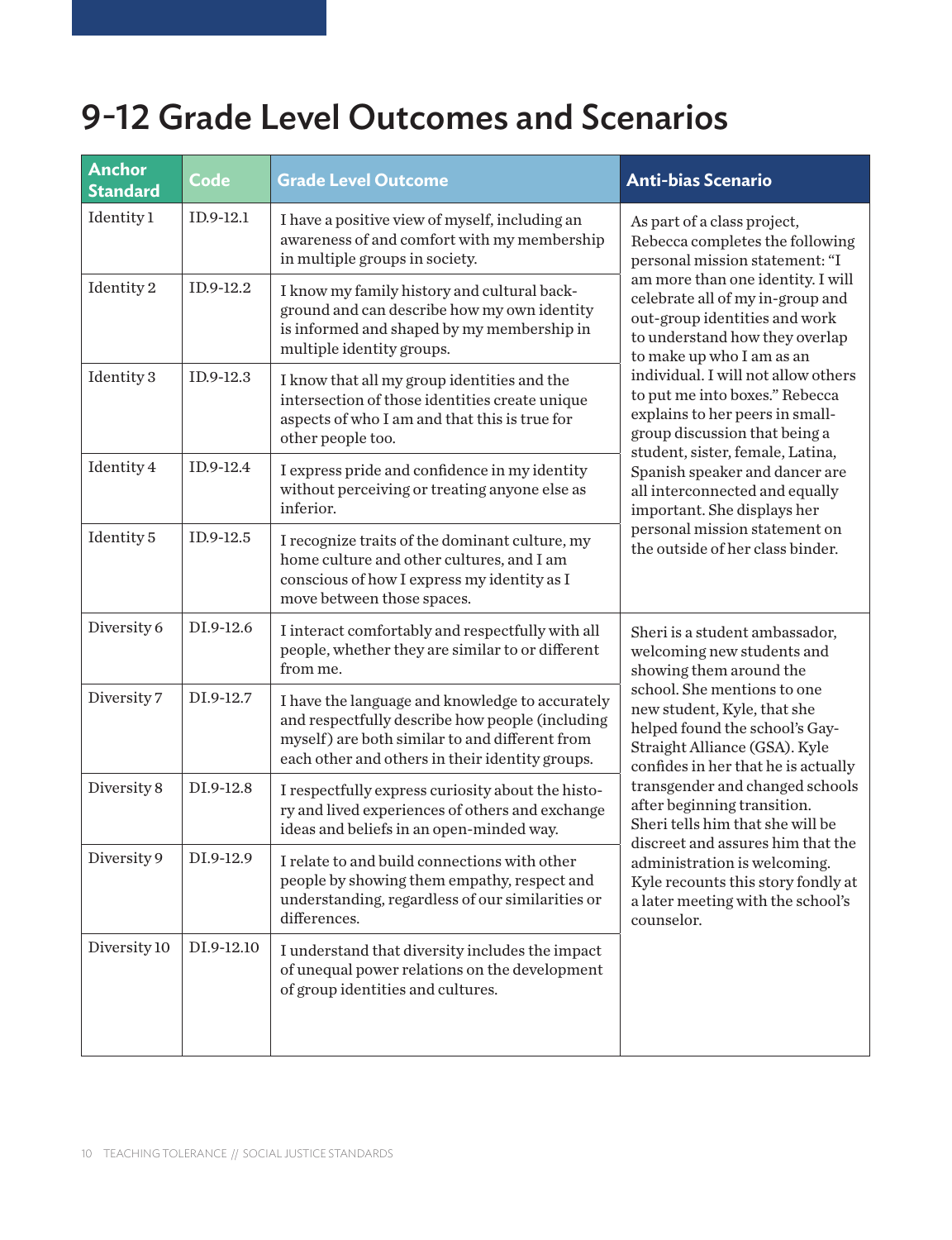#### 9-12 GRADE LEVEL OUTCOMES AND SCENARIOS (CONT'D)

| <b>Anchor</b><br><b>Standard</b> | <b>Code</b> | <b>Grade Level Outcome</b>                                                                                                                                                                                                | <b>Anti-bias Scenario</b>                                                                                                                                                                                                                                                                                                                                                                                                                                                                                                                                                                                                                                                                                                                                                                                                                                                                                                       |
|----------------------------------|-------------|---------------------------------------------------------------------------------------------------------------------------------------------------------------------------------------------------------------------------|---------------------------------------------------------------------------------------------------------------------------------------------------------------------------------------------------------------------------------------------------------------------------------------------------------------------------------------------------------------------------------------------------------------------------------------------------------------------------------------------------------------------------------------------------------------------------------------------------------------------------------------------------------------------------------------------------------------------------------------------------------------------------------------------------------------------------------------------------------------------------------------------------------------------------------|
| Justice 11                       | JU.9-12.11  | I relate to all people as individuals rather than<br>representatives of groups and can identify<br>stereotypes when I see or hear them.                                                                                   | Karen notices that many of her<br>school's facilities are not friendly<br>to those with disabilities.                                                                                                                                                                                                                                                                                                                                                                                                                                                                                                                                                                                                                                                                                                                                                                                                                           |
| Justice 12                       | JU.9-12.12  | I can recognize, describe and distinguish<br>unfairness and injustice at different levels of<br>society.                                                                                                                  | Many students have difficulty<br>navigating the school and are<br>often late to class as a result.<br>Karen decides to look into<br>building plans to determine if<br>any accommodations are present<br>for those in the community with<br>physical limitations. She forms<br>a focus group of students and<br>faculty to come up with effective<br>solutions to the situation.<br>Lee has grown weary of the<br>bullying he sees at his school<br>each day. He discusses his<br>concerns with classmates,<br>teachers and administrators<br>to develop a plan to combat<br>the situation. Together, they<br>plan Mix It Up at Lunch Day<br>to promote a greater sense of<br>cohesion among the diverse<br>student body. The day is used<br>to celebrate the launch of a new<br>diversity club, aimed at bringing<br>diverse students together and<br>combating baseless animosity<br>through ongoing intergroup<br>activities. |
| Justice 13                       | JU.9-12.13  | I can explain the short and long-term impact of<br>biased words and behaviors and unjust prac-<br>tices, laws and institutions that limit the rights<br>and freedoms of people based on their identity<br>groups.         |                                                                                                                                                                                                                                                                                                                                                                                                                                                                                                                                                                                                                                                                                                                                                                                                                                                                                                                                 |
| Justice 14                       | JU.9-12.14  | I am aware of the advantages and disadvantages<br>I have in society because of my membership in<br>different identity groups, and I know how this<br>has affected my life.                                                |                                                                                                                                                                                                                                                                                                                                                                                                                                                                                                                                                                                                                                                                                                                                                                                                                                                                                                                                 |
| Justice 15                       | JU.9-12.15  | I can identify figures, groups, events and a va-<br>riety of strategies and philosophies relevant to<br>the history of social justice around the world.                                                                   |                                                                                                                                                                                                                                                                                                                                                                                                                                                                                                                                                                                                                                                                                                                                                                                                                                                                                                                                 |
| Action 16                        | AC.9-12.16  | I express empathy when people are excluded<br>or mistreated because of their identities and<br>concern when I personally experience bias.                                                                                 |                                                                                                                                                                                                                                                                                                                                                                                                                                                                                                                                                                                                                                                                                                                                                                                                                                                                                                                                 |
| Action 17                        | AC.9-12.17  | I take responsibility for standing up to exclu-<br>sion, prejudice and injustice.                                                                                                                                         |                                                                                                                                                                                                                                                                                                                                                                                                                                                                                                                                                                                                                                                                                                                                                                                                                                                                                                                                 |
| Action 18                        | AC.9-12.18  | I have the courage to speak up to people when<br>their words, actions or views are biased and<br>hurtful, and I will communicate with respect<br>even when we disagree.                                                   |                                                                                                                                                                                                                                                                                                                                                                                                                                                                                                                                                                                                                                                                                                                                                                                                                                                                                                                                 |
| Action 19                        | AC.9-12.19  | I stand up to exclusion, prejudice and discrim-<br>ination, even when it's not popular or easy or<br>when no one else does.                                                                                               |                                                                                                                                                                                                                                                                                                                                                                                                                                                                                                                                                                                                                                                                                                                                                                                                                                                                                                                                 |
| Action 20                        | AC.9-12.20  | I will join with diverse people to plan and<br>carry out collective action against exclusion,<br>prejudice and discrimination, and we will be<br>thoughtful and creative in our actions in order<br>to achieve our goals. |                                                                                                                                                                                                                                                                                                                                                                                                                                                                                                                                                                                                                                                                                                                                                                                                                                                                                                                                 |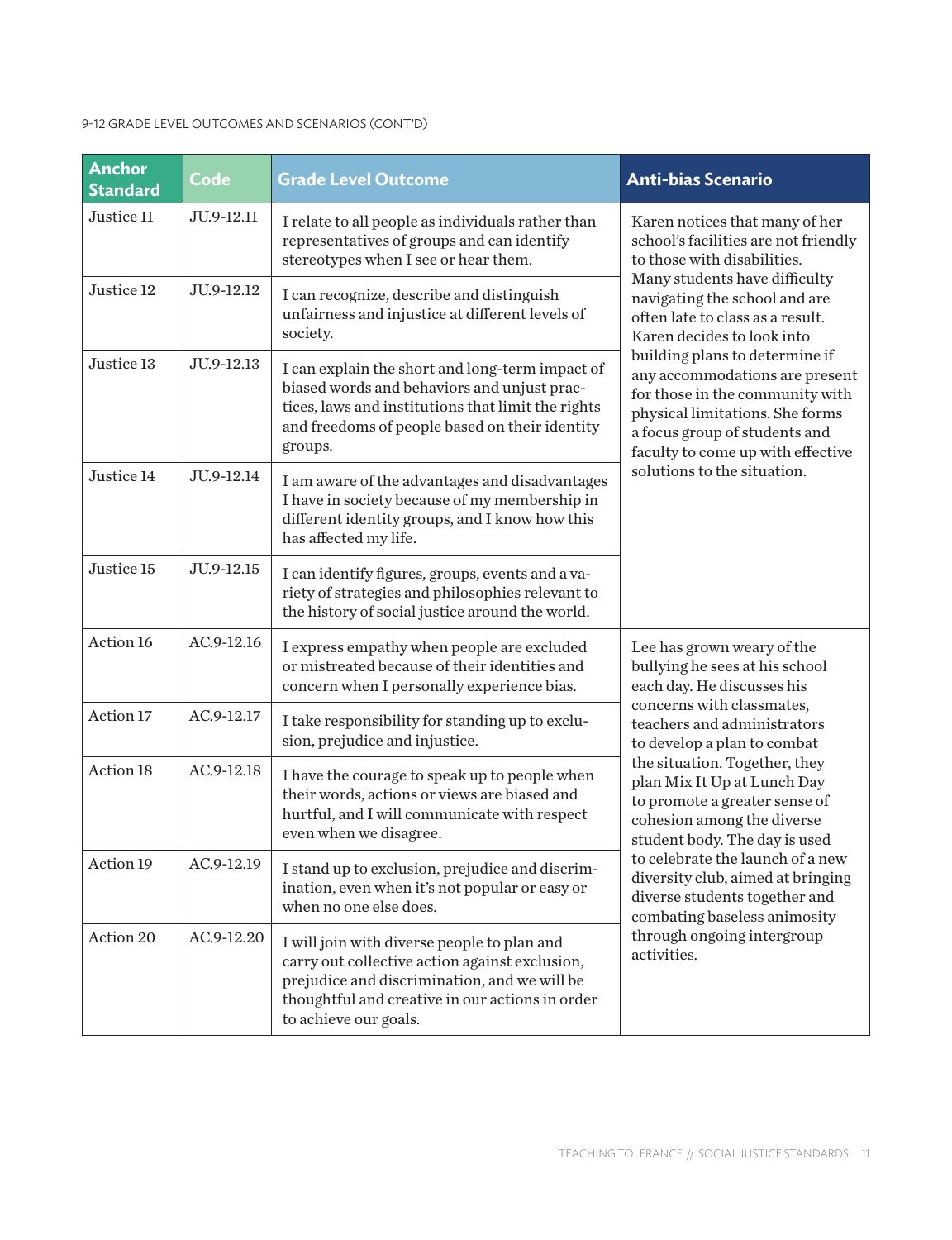# ACKNOWLEDGMENTS

TEACHING TOLERANCE Director Maureen B. Costello Deputy Director Adrienne van der Valk Manager, Teaching and Learning Hoyt J. Phillips III Teaching and Learning Specialists Jarah Botello Senior Editor Monita K. Bell Associate Editor Julia Delcroix Senior Writer Cory Collins Research Associate Gabriel Smith Technical Lead D. Scott McDaniel New Media Associate Colin Campbell Marketing Coordinator Lindsey Shelton Grants Coordinator Jey Ehrenhalt Professional Development Training Manager Valeria Brown Professional Development Coordinator Madison Snowden Program Coordinator Steffany Moyer Administrative Assistant Michelle Brunke

#### DESIGN

Design Director Russell Estes Senior Designers Michelle Leland, Scott Phillips, Kristina Turner Designers Shannon Anderson, Hillary Andrews, Cierra Brinson, Sunny Paulk Design Associate Angela Greer

### PRODUCTION

Accounting Operations Manager Regina Jackson Purchasing Production Coordinator Kimberly Weaver

### **CONTRIBUTORS**

Principle Writer Emily Chiariello Contributing Writers Julie Olsen Edwards, Natalie Owen, Thom Ronk, Sara Wicht

*Special thanks to Louise Derman-Sparks, whose goals for anti-bias education in early childhood provided the foundation for the four domains of the Social Justice Standards.*